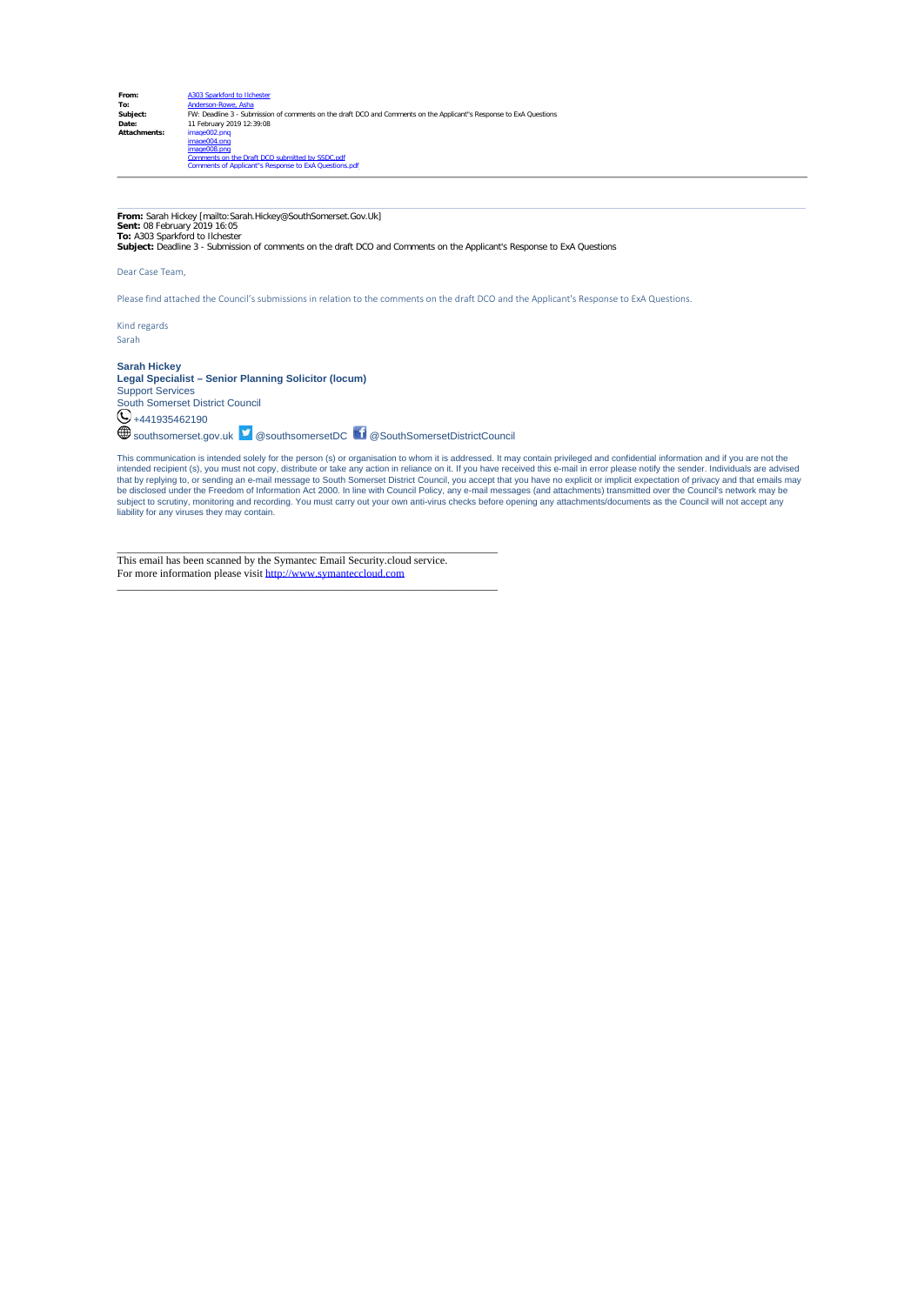

## **A303 Sparkford to Ilchester Dualling PINS Reference: TR010036**

**Comments of the draft Development Consent Order 2019**

**Submitted by South Somerset District Council on 8th February 2018**

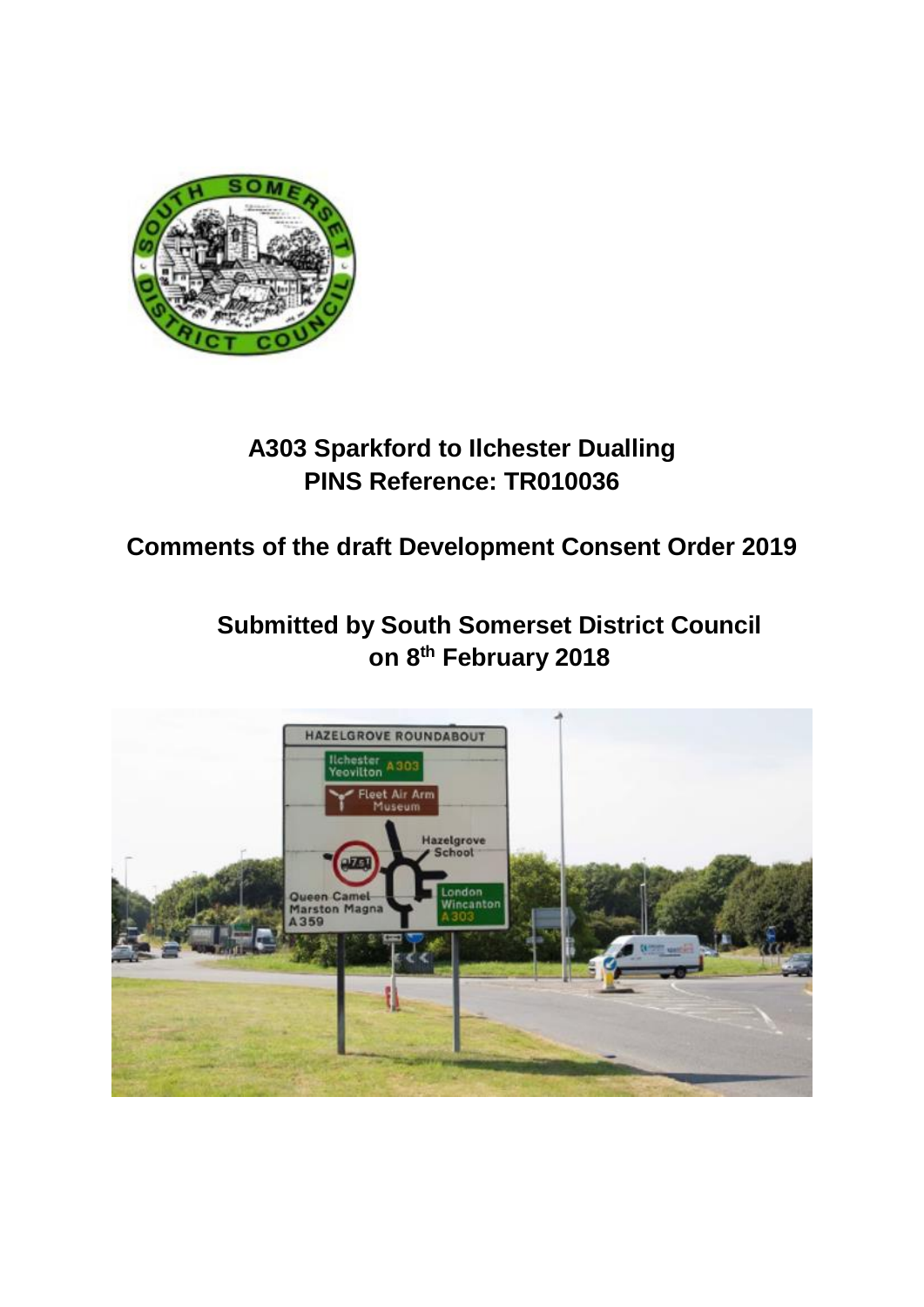| Item<br><b>Number</b> | Relevant<br>Provision                                             | Comment                                                                                                                                                                                                                                                                                                                                                                                                                                                                                  | Amendment                                                                                                                                                                                                                                                                                                                                                                                                                                                                                                                                                       |
|-----------------------|-------------------------------------------------------------------|------------------------------------------------------------------------------------------------------------------------------------------------------------------------------------------------------------------------------------------------------------------------------------------------------------------------------------------------------------------------------------------------------------------------------------------------------------------------------------------|-----------------------------------------------------------------------------------------------------------------------------------------------------------------------------------------------------------------------------------------------------------------------------------------------------------------------------------------------------------------------------------------------------------------------------------------------------------------------------------------------------------------------------------------------------------------|
| 1 <sub>1</sub>        | Article 2                                                         | For purposes of consistency                                                                                                                                                                                                                                                                                                                                                                                                                                                              | Reference to the "successor acts and amendments" is inserted<br>in relation to the Acts referred to in Article 2 or delete "successor<br>acts and amendments" from Article $38(2)(c)$ in reliance on the<br>Interpretation Act 1978                                                                                                                                                                                                                                                                                                                             |
| 2.                    | Article 2<br>Definition of<br>"authorised<br>development"         | The wording in the model provisions should be<br>used and therefore the wording in the next<br>column added to the end of the definition                                                                                                                                                                                                                                                                                                                                                 | "which is development within the meaning of section 32 of the<br>2008 Act"                                                                                                                                                                                                                                                                                                                                                                                                                                                                                      |
| 3.                    | Article 2<br>Definition of<br>"commence"                          | The pre-commencement works could have a<br>detrimental effect on existing ecology and as<br>such the commencement works should be<br>subject to ecological supervision of a suitably<br>qualified person                                                                                                                                                                                                                                                                                 |                                                                                                                                                                                                                                                                                                                                                                                                                                                                                                                                                                 |
| $\overline{4}$ .      | Article 2<br>Definition of<br>"relevant<br>planning<br>authority" | Guidance note 15 paragraph 6.2 states where<br>there is more than one relevant planning<br>authority (or other authority), this should be made<br>clear in the definitions.<br>In order to provide clarity the definition should be<br>amended in line with the model provisions as set<br>out in the next column.  Where the County<br>Council involvement is required, over and above<br>being the Local Highway Authority, then this<br>should be expressly stated as such in the DCO | "relevant planning authority" means-<br>(i) the district planning authority for the area in which the land to<br>which the provisions<br>of this Order apply is situated unless the provisions relate to the<br>construction or<br>alteration of a hazardous waste facility, in which case it means<br>the county planning<br>authority;<br>(ii) a National Park Authority;<br>(iii) the Broads Authority; and<br>(iv) the Greater London Authority if the land to which the<br>provisions of this Order or<br>requirements apply is situated in Greater London |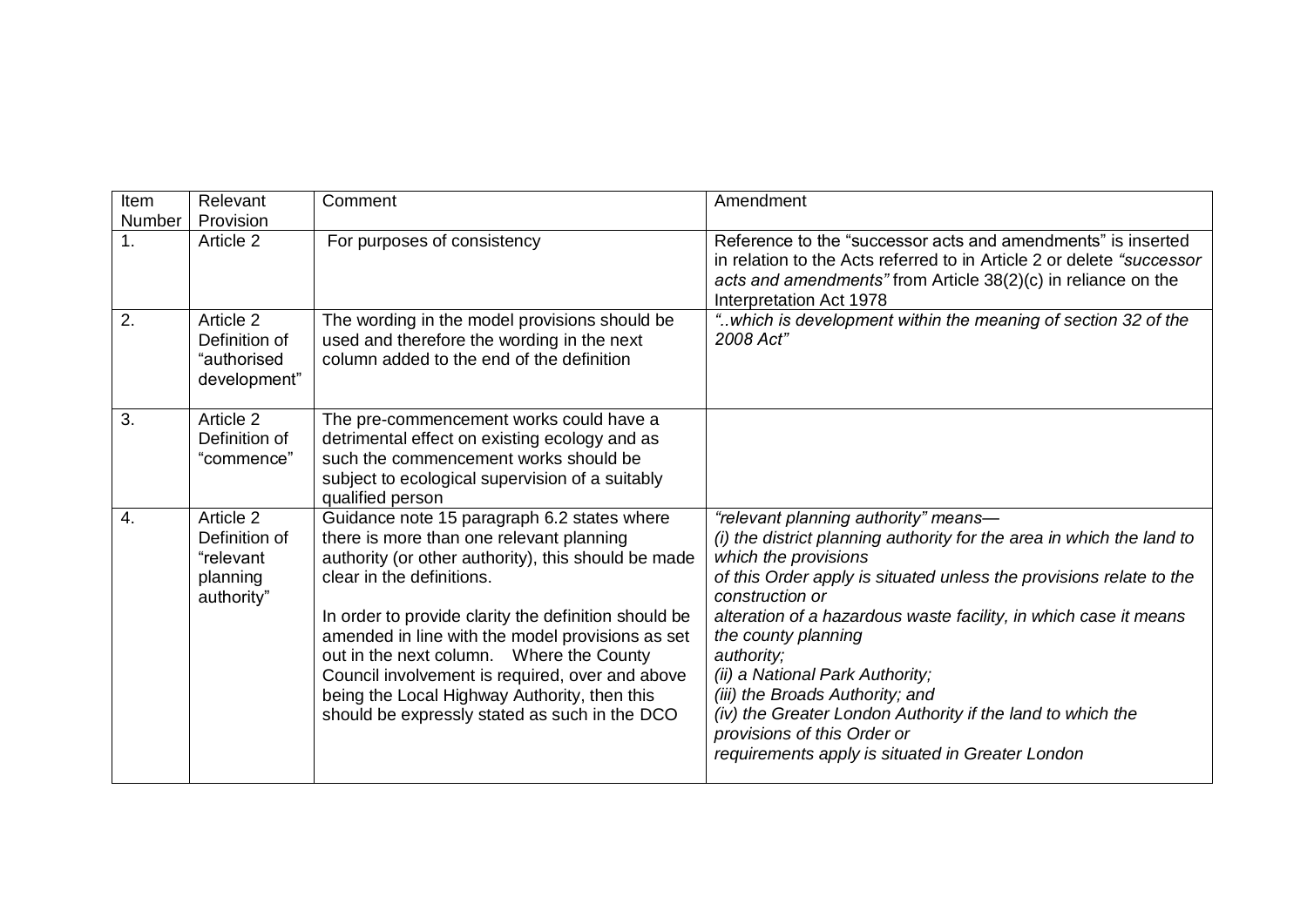|    |                                             |                                                                                                                                                                                                                                                                                                                                                                                                                                                                                                                                                                                                                                 | A definition for and reference to the County Council over and   |
|----|---------------------------------------------|---------------------------------------------------------------------------------------------------------------------------------------------------------------------------------------------------------------------------------------------------------------------------------------------------------------------------------------------------------------------------------------------------------------------------------------------------------------------------------------------------------------------------------------------------------------------------------------------------------------------------------|-----------------------------------------------------------------|
|    |                                             |                                                                                                                                                                                                                                                                                                                                                                                                                                                                                                                                                                                                                                 | above its role as the highway authority as appropriate.         |
| 5. | Article 2(5)                                | It's not clear that this provision should remain. It<br>is expected that if points/numbers on a plan are<br>being referred to in the DCO that reference<br>should also include the drawing/plan number in<br>question.                                                                                                                                                                                                                                                                                                                                                                                                          | Suggested deletion                                              |
| 6. | Article 5(2)<br>development<br>consent etc. | This is not within the model provisions and<br>appears to be a significant power. Is there good<br>reason why the enactments applying to land<br>adjacent to the Order Limits should be limited by<br>the Order? If so, the term adjacent should be<br>defined. If this provision is accepted it is<br>suggested that it is stated that the limitation on<br>enactments on adjacent land is effective only<br>insofar as it is necessary for the Development<br>permitted by the Order to be carried out.                                                                                                                       | To be considered – possible deletion or limitation on the power |
| 7. | Article 8                                   | A 1m Vertical Limit of Deviation for the Works<br>could render screening mitigation measures<br>inadequate where unsynchronised vertical<br>adjustments occur for adjacent works. For<br>example, where a carriageway is raised by up to<br>a metre and the adjacent bund lowered by a<br>metre.<br>A number of the screening bunds do not currently<br>achieve screening of the tops of HGVs, signs or<br>lamp columns, so the relationship between the<br>design levels of adjacent authorised Works is<br>critical.<br>In addition, the Engineering Sections (APP-016)<br>for the main line, slip roads and structure, bunds | Amendment in accordance with the comment is sought              |
|    |                                             | and false cuts are technical drawings with long                                                                                                                                                                                                                                                                                                                                                                                                                                                                                                                                                                                 |                                                                 |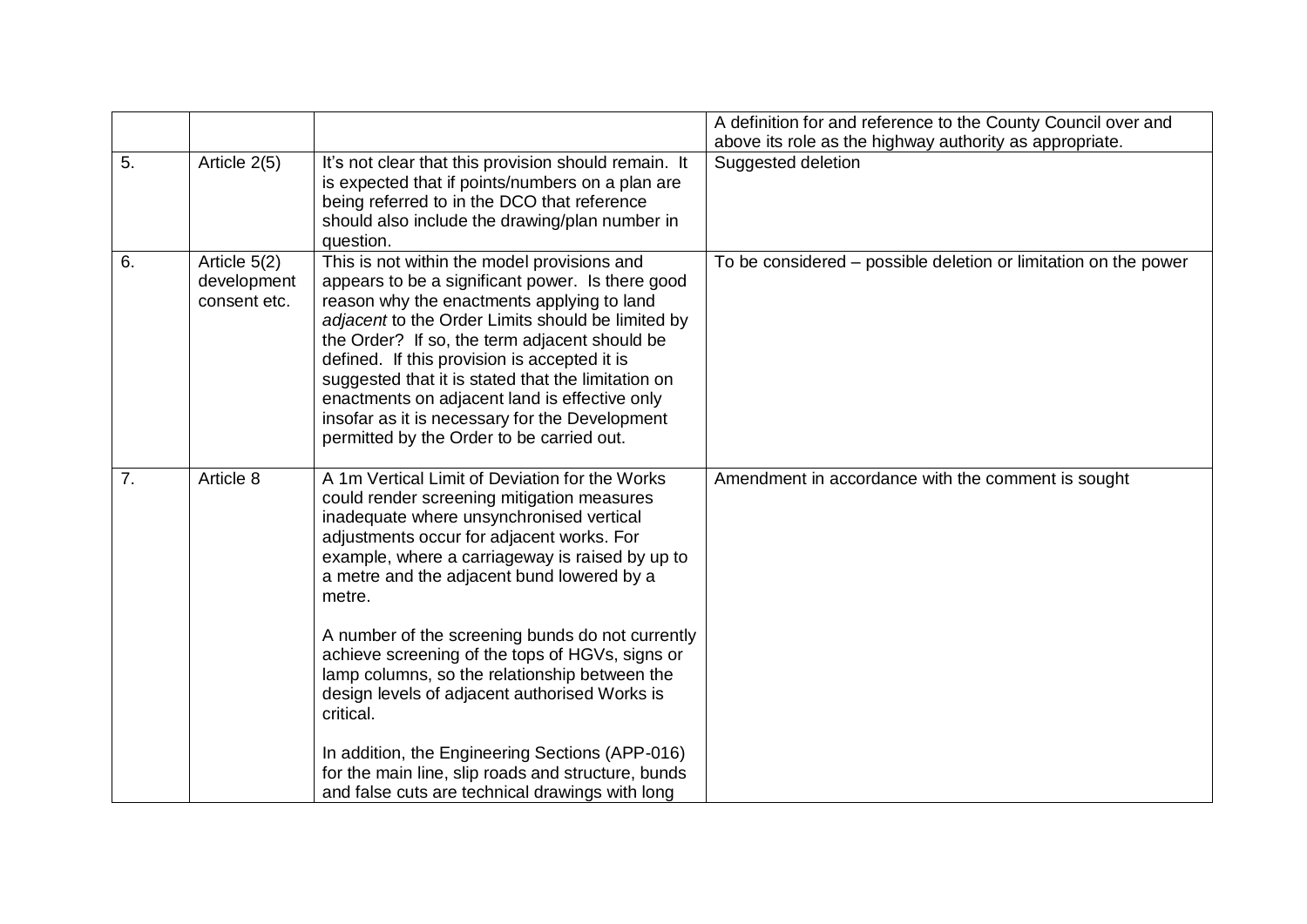|     |                     | sections for individual features and do not include<br>cross-sections of adjacent features, so there is<br>no easy means for interested parties to<br>determine the impact of potential deviations.<br>On that basis an amendment to the DCO should<br>make it clear that a variation in the vertical level<br>should not give rise to a relative reduction in<br>height of a designed screening measure.                                                                                                  |                                                             |
|-----|---------------------|------------------------------------------------------------------------------------------------------------------------------------------------------------------------------------------------------------------------------------------------------------------------------------------------------------------------------------------------------------------------------------------------------------------------------------------------------------------------------------------------------------|-------------------------------------------------------------|
| 8.  | Article 10(c)       | The registered address for Instalcom Limited<br>currently listed at Companies House is 462<br>Raynes Lane, Pinner, England, HA5 5ET                                                                                                                                                                                                                                                                                                                                                                        | Amend the address as appropriate                            |
| 9.  | Article 21          | This article provides a blanket consent for<br>unspecified works to designated heritage assets<br>(listed buildings, schedule monuments, registered<br>parks and gardens) and to undesignated heritage<br>assets, with no regulation from an authoritative<br>body.<br>These works could be harmful to a heritage<br>asset, including its curtilage, and should be<br>subject to consultation with the relevant planning<br>authority, Historic England for scheduled<br>monuments and approved by the SoS | Amend to include consultation provisions as per the comment |
| 10. | Article<br>21(8)(b) | Article 21(8)(b) If the works to a designated<br>heritage asset causes damage, the undertaker<br>shall notify the relevant planning authority of the<br>damage and agree a schedule of works to be<br>completed by the undertaker to the relevant<br>planning authorities satisfaction.                                                                                                                                                                                                                    | Amend as per comment                                        |
| 11. | Article 22          | Part (b) of this article allows for 'any excavations,<br>trial holes and boreholes' and part (c) includes<br>'archaeological investigations'.                                                                                                                                                                                                                                                                                                                                                              | Amendment in line with the comment is sought                |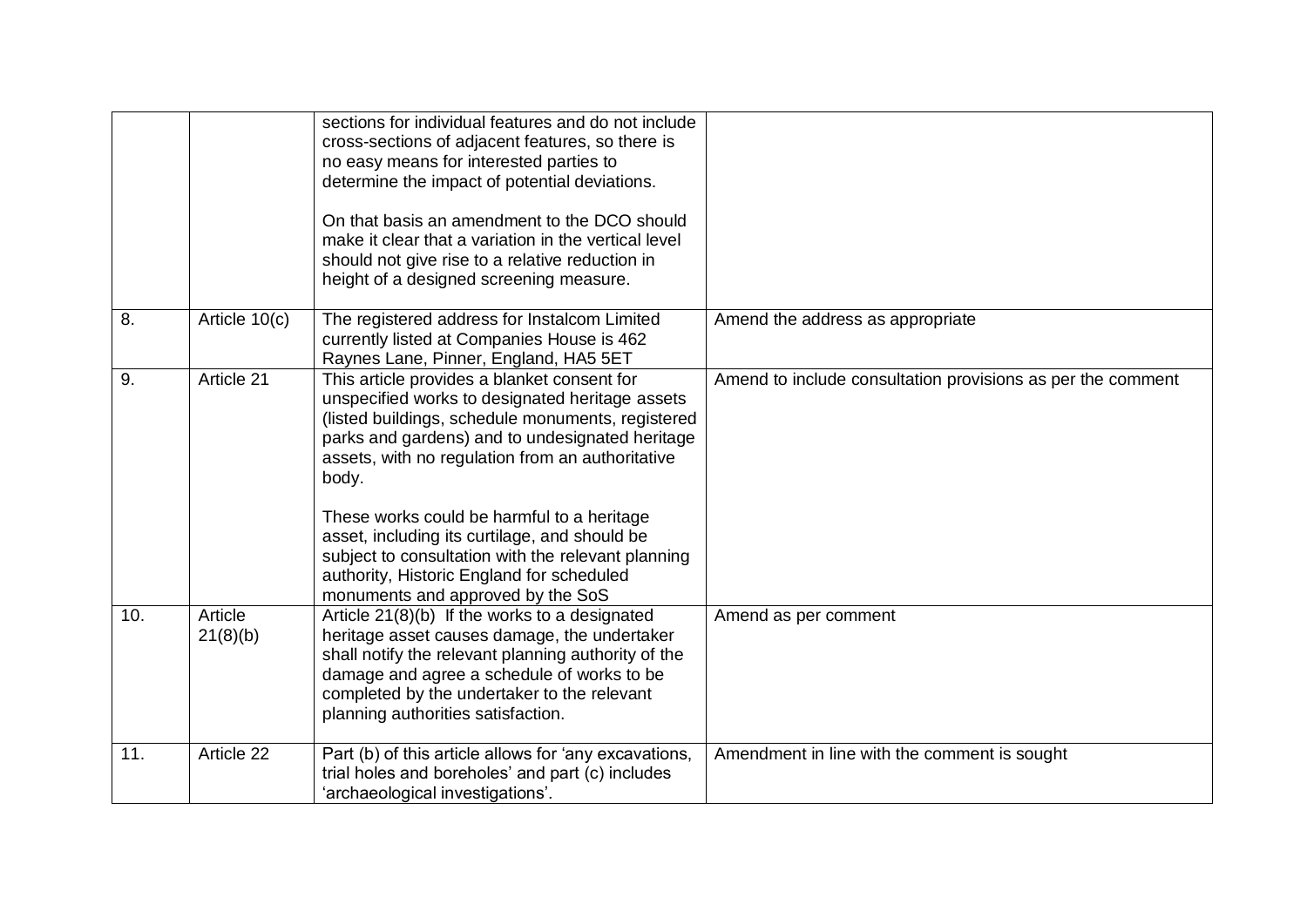|     |                     | These works could be harmful to a designated<br>heritage asset, including its curtilage, or<br>undesignated heritage asset as well as ecology<br>and should be in consultation with the relevant<br>planning authority, or Historic England for<br>scheduled monuments and approved by SoS                                                                                                                                                                                                                                                                                                      |                                                                                                                                       |
|-----|---------------------|-------------------------------------------------------------------------------------------------------------------------------------------------------------------------------------------------------------------------------------------------------------------------------------------------------------------------------------------------------------------------------------------------------------------------------------------------------------------------------------------------------------------------------------------------------------------------------------------------|---------------------------------------------------------------------------------------------------------------------------------------|
| 12. | Article 38          | The Article allows for the removal of veteran<br>trees and historic hedgerows from the RPG<br>where trees and hedgerows are in conflict with<br>the construction operations beyond that<br>envisaged by the outline plan and those in<br>conflict with the measures permitted by<br>Regulation 5 (Landscaping). For example, a<br>construction compound is proposed in the south-<br>west corner of the RPG which includes a number<br>of veteran trees.<br>The removal of a tree or hedge should be subject<br>to consultation with the relevant planning<br>authority and approved by the SoS | Amend as per the comment                                                                                                              |
| 13. | Article<br>38(2)(c) | Section 40 of the Natural Environment and Rural<br>Communities Act 2006 places a duty on local<br>authorities to have a regard for the conservation<br>of "priority species".                                                                                                                                                                                                                                                                                                                                                                                                                   | Article 38(2)(c) should also include the Natural Environment and<br>Rural Communities Act 2006 in the list of Acts to which it refers |
| 14. | Article 43          | To ensure clarity and a clear understanding and<br>effectiveness of the Article the undertaker should<br>submit the plans to the SoS within a defined time,<br>not as stated in the current draft, as soon as<br>practicable                                                                                                                                                                                                                                                                                                                                                                    | Amend as per comment                                                                                                                  |
| 15. | Article 44          | Again, to ensure clarity and a clear<br>understanding and effectiveness of the Article the<br>timeframe within which the undertaker must<br>provide the paper copy documents should be<br>changed to a specified time.                                                                                                                                                                                                                                                                                                                                                                          | Amend as per comment                                                                                                                  |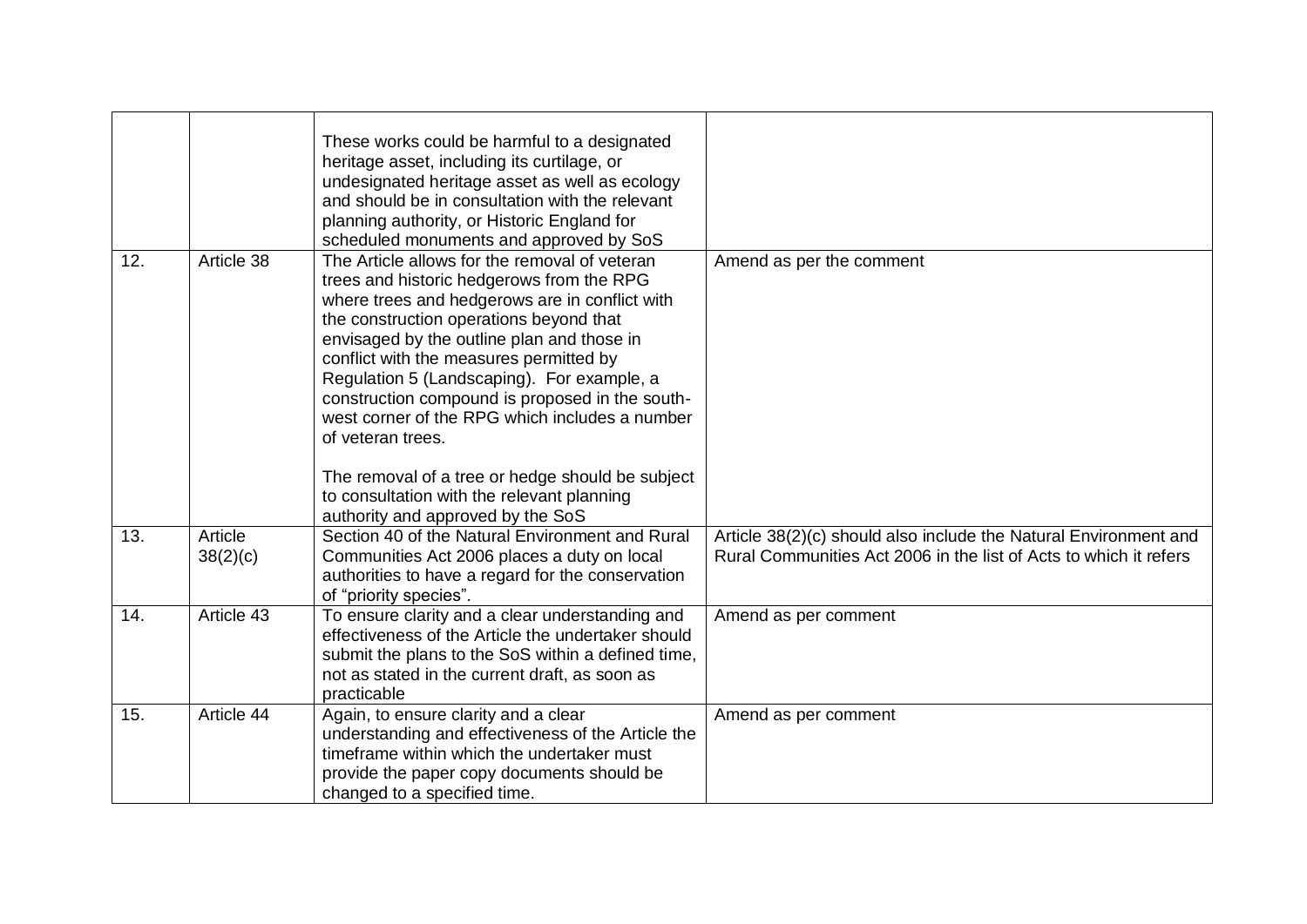| 16. | Article 47                                    | 7 days response period is placed on the person<br>served with the notice in the article so a similar<br>period for all parties might be appropriate                                                                                                                                                         |                                                                                                                                                                                                                                     |
|-----|-----------------------------------------------|-------------------------------------------------------------------------------------------------------------------------------------------------------------------------------------------------------------------------------------------------------------------------------------------------------------|-------------------------------------------------------------------------------------------------------------------------------------------------------------------------------------------------------------------------------------|
|     |                                               | As a result of its function as a protector of public<br>health the District Council is usually advised<br>about the removal of human remains when<br>approval is sought from the SoS. The District<br>Council accepts the wish to expedited the<br>process but would want be consulted by the<br>undertaker | Amend to require consultation of the District Council prior to the<br>removal of human remains                                                                                                                                      |
| 17. | Schedule 1-<br>Authorised<br>Development      | The District Council is seeking modification of<br>some of the Works, i.e. relocation of Work No. 9,<br>Pond 5.                                                                                                                                                                                             | The amendment will depend on discussions that are currently<br>on-going                                                                                                                                                             |
| 18. | Requirement<br>1 Definition of<br><b>HEMP</b> | The model provisions do not define HEMP. The<br>wording of the definition should be more precise<br>insofar as the HEMP is to be "developed towards<br>the end of the construction of the authorised<br>development".                                                                                       | To be amended                                                                                                                                                                                                                       |
| 19. | Requirement<br>3(b)                           | In accordance with the Local Impact Report issue<br>reference BH4, BH6 and BH7, the Pre-Worboys<br>Cross Roads Sign, the Canegore Corner Listed<br>Milestone (MM30) and Listed Milestone MM13<br>should be referred to in the DCO to ensure<br>awareness of these vulnerable features.                      | At the end of requirement 3(b) insert "including but not limited to<br>the Pre-Worboys Cross Roads Sign, the details for the safe<br>removal and storage of the Canegore Corner Listed Milestone<br>MM30 and Listed Milestone MM13" |
| 20. | Requirement<br>3(f)                           | The list omits 'protected and priority species, and<br>priority habitats'. A method statement and<br>mitigation and or compensatory methods needs<br>to be added to the CEMP.                                                                                                                               |                                                                                                                                                                                                                                     |
| 21. | Requirement<br>$4(3)$ and $4(4)$              | The requirement for the undertaker to "reflect" the<br>consultation responses in the details submitted to<br>the Secretary of State involves a subjective<br>judgement by the undertaker.                                                                                                                   | The references to "reflected" should be amended to "followed"<br>throughout                                                                                                                                                         |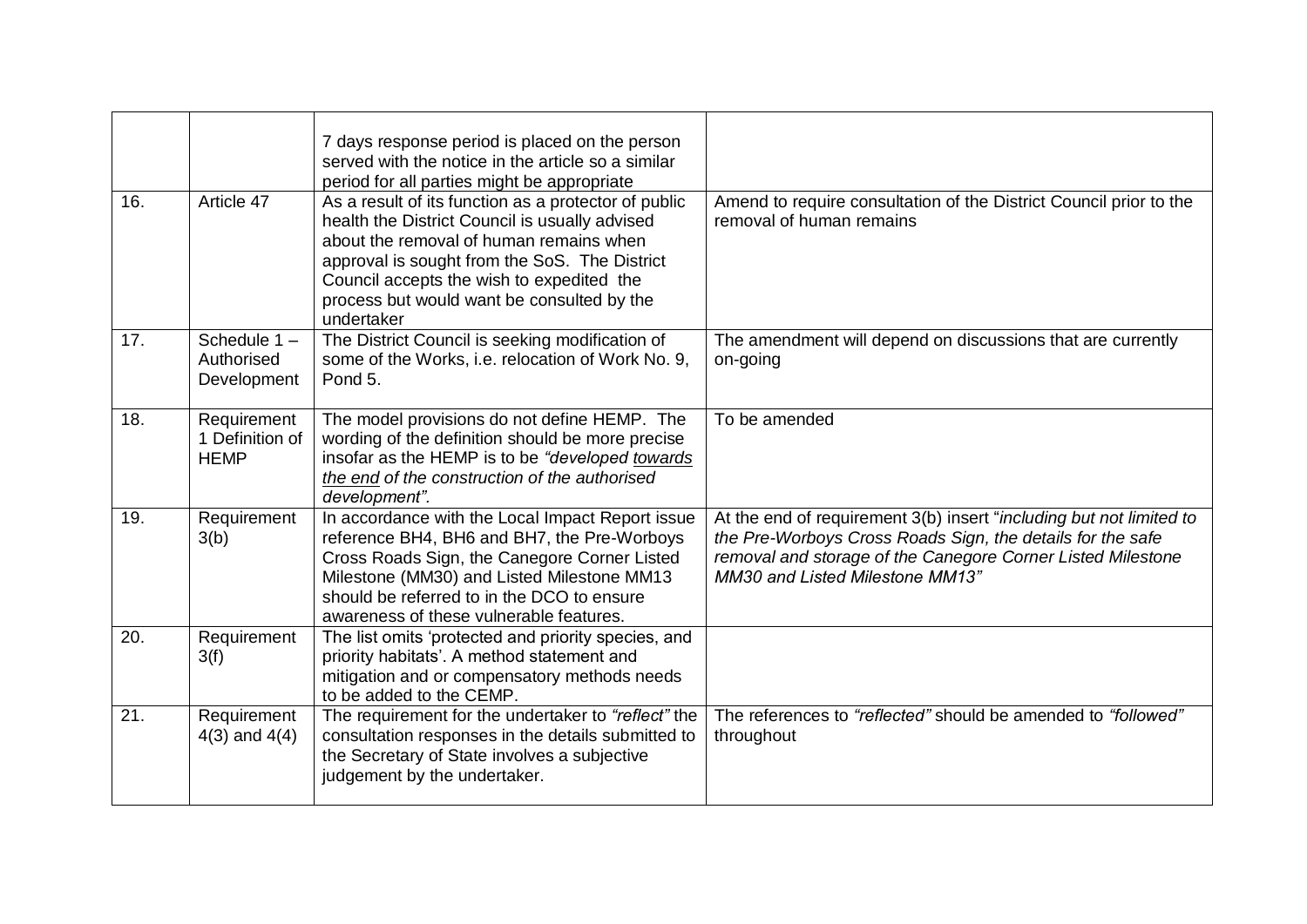|     |                     | The role of the consultee should be protected by<br>requiring the undertaker to inform the Secretary<br>of State if the consultation responses have not<br>been "followed".<br>This will not require a subjective judgement and<br>thereby protect the consultee and allow the<br>Secretary of State to be fully informed of the<br>position of both the undertaker and the consultee.                                                                                                           |                                                                                                                                                                                                                |
|-----|---------------------|--------------------------------------------------------------------------------------------------------------------------------------------------------------------------------------------------------------------------------------------------------------------------------------------------------------------------------------------------------------------------------------------------------------------------------------------------------------------------------------------------|----------------------------------------------------------------------------------------------------------------------------------------------------------------------------------------------------------------|
| 22. | Requirement<br>5(1) | The requirement states "a landscaping scheme<br>for that part". It's not a phased development so<br>"for that part" should be removed.                                                                                                                                                                                                                                                                                                                                                           | As per comment                                                                                                                                                                                                 |
| 23. | Requirement<br>5(4) | As raised in the LiR issue reference BH3, the<br>DCO should recognise that the Howell Hill Stone<br>Boundary Wall should be retained through its<br>repair or retention on its current alignment or<br>rebuilt on the alignment of the revised boundary<br>to the Howell Hill carriageway                                                                                                                                                                                                        | The list of issues at requirement 5(4) should include details of<br>retention, repair or rebuilding of the Howell Hill Stone Boundary<br>Wall and the alignment                                                |
| 24. | Requirement<br>5(4) | As per the issue raised in the LiR reference L5,<br>detail for the design of and material used for the<br>highways and landscape features should be<br>included                                                                                                                                                                                                                                                                                                                                  | The list at 5(4) should be expanded to include environmental<br>barriers, fences, stone walls, gates, stiles, all other means of<br>enclosure, access roads, track surfaces, drainage ditches and<br>culverts. |
| 25. | Requirement<br>6    | The planting needs to be in place promptly to<br>provide the screening envisaged by year 15 in<br>the ES and as a result the DCO should set out a<br>commencement date for implementation of the<br>planting scheme.<br>Given the importance of the landscaping in this<br>case the Council would ask that a requirement is<br>considered which provides that [relevant parts of<br>the development] cannot be brought into use until<br>the landscaping works for [that part] are<br>completed. | As per comment                                                                                                                                                                                                 |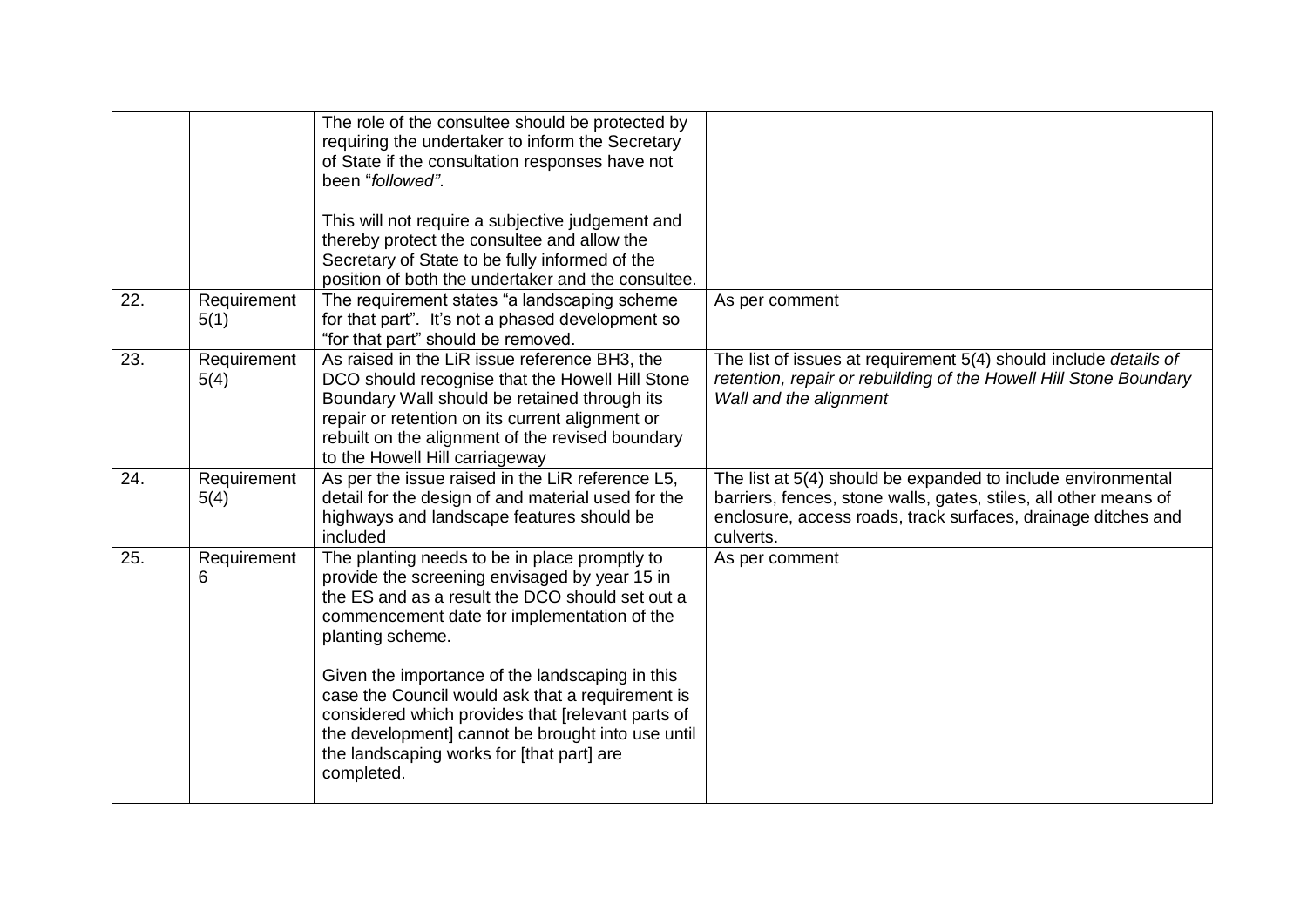|     |                     | The provision suggested in the paragraph above<br>would be the Council's preference but if it is not<br>considered workable, the Council would request<br>that the model requirement 8(2) which requires<br>the landscaping to be carried out in accordance<br>with the agreed timescale is inserted into the<br>DCO.                                                                                                                                                                                                                                                                |                                                                                                                                                                                                                                                                                                                                                                                                                                                                                                                                                                                                                                                                                                                                                                                |
|-----|---------------------|--------------------------------------------------------------------------------------------------------------------------------------------------------------------------------------------------------------------------------------------------------------------------------------------------------------------------------------------------------------------------------------------------------------------------------------------------------------------------------------------------------------------------------------------------------------------------------------|--------------------------------------------------------------------------------------------------------------------------------------------------------------------------------------------------------------------------------------------------------------------------------------------------------------------------------------------------------------------------------------------------------------------------------------------------------------------------------------------------------------------------------------------------------------------------------------------------------------------------------------------------------------------------------------------------------------------------------------------------------------------------------|
| 26. | Requirement         | Fencing and other means of enclosure are a key<br>aspect of the works along the A303 corridor and<br>within the RPG.<br>The current draft departs significantly from the<br>model requirements which appear in the next<br>column. The model requirements provide for the<br>removal of fencing as well as protection and<br>maintenance. The local planning authority role<br>as consultee has also been removed in the<br>current draft and should be reinserted.<br>On that basis the District Council is seeking the<br>model requirement be used as the basis for the<br>Order. | As per comment – for ease, the model requirement states:<br>13.-(1) No authorised development shall commence until<br>written details of all<br>proposed permanent and temporary fences, walls or other<br>means of enclosure have,<br>after consultation with the relevant planning authority, been<br>submitted to and approved by the<br>Commission.<br>(2) The <i>[insert description]</i> , and any construction sites, must<br>remain securely fenced at all times<br>during construction of the authorised development.<br>(3) Any temporary fencing must be removed on completion of<br>the authorised development.<br>(4) Any approved permanent fencing of the new [insert<br>description] must be completed before<br>the [insert description] is brought into use. |
| 27. | Requirement<br>8(3) | replace undertaker with undertake in the<br>penultimate line                                                                                                                                                                                                                                                                                                                                                                                                                                                                                                                         | As per comment                                                                                                                                                                                                                                                                                                                                                                                                                                                                                                                                                                                                                                                                                                                                                                 |
| 28. | Requirement<br>10   | The requirement should be amended as set out<br>in the next column in order to meet the duty in<br>relation to protecting priority species in<br>accordance with the Natural Environment and<br>Rural Communities Act 2006.                                                                                                                                                                                                                                                                                                                                                          | Amend as follows:<br>10. - (1) In the event that any protected or priority species which<br>were not previously identified in the environmental statement or<br>otherwise or nesting birds are found at any time when carrying<br>out the authorised development the undertaker must cease<br>construction works near their location and report it immediately<br>to the Ecological Clerk of Works.                                                                                                                                                                                                                                                                                                                                                                            |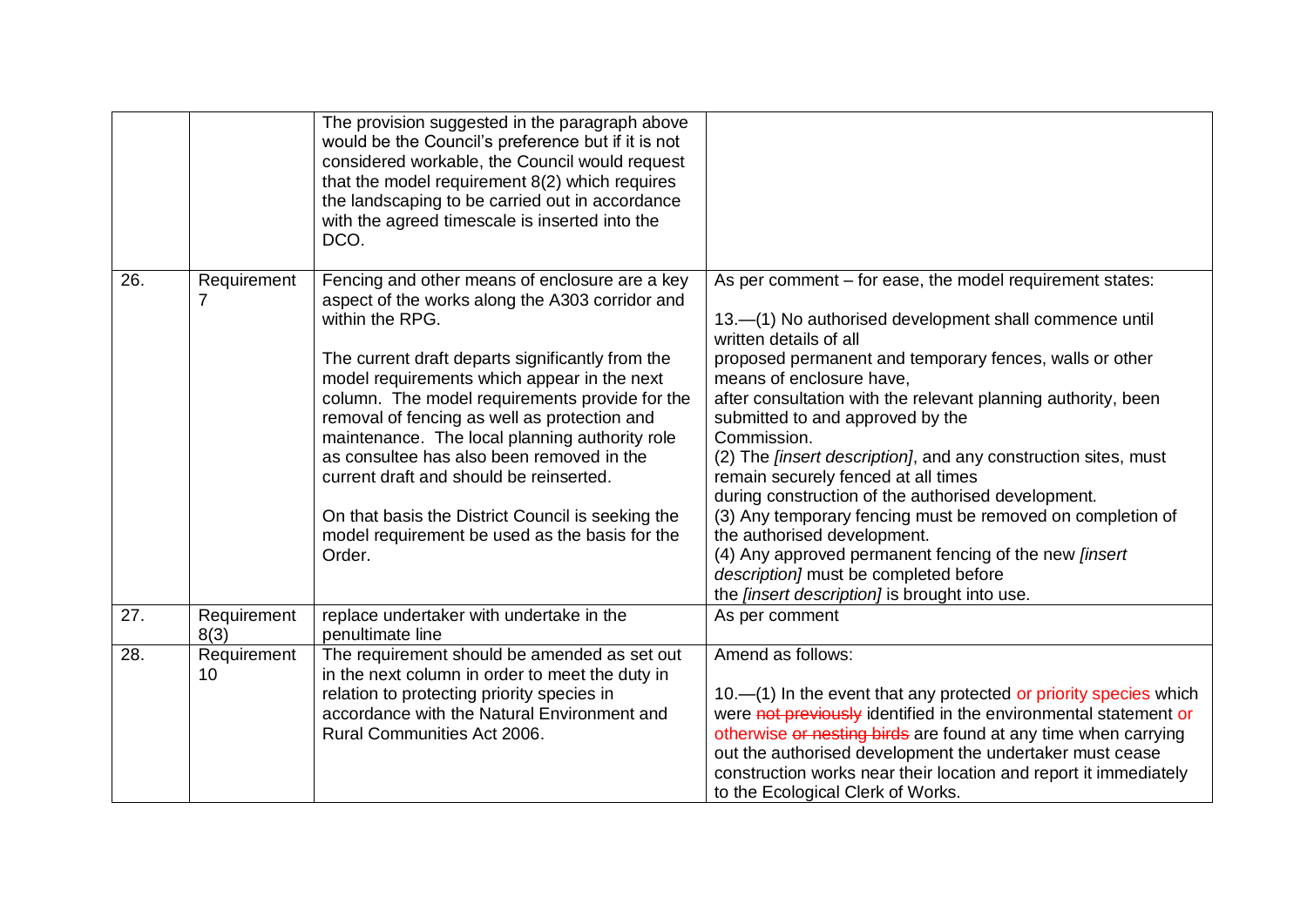|     |                      | The amendment also provides protection for<br>species not included in the ES but subsequently<br>found.                                                                                                                                                                                                      | (2) The undertaker must prepare a written scheme for the<br>protection and mitigation measures for any protected and priority<br>species that were not previously identified in the environmental<br>statement or otherwise or nesting birds found when carrying out<br>the authorised development. Where nesting birds are identified<br>works should cease within 40 metres the evidenced zone of<br>likely disturbance of the nest for that species until birds have<br>fledged and the nest is no longer in use. The zones and periods<br>when disturbance to nesting birds, and in the case of birds within<br>Schedule 1 of the Wildlife and Countryside Act 1981 whilst with<br>dependent young, is likely to occur will be set out in the CEMP<br>(3) remains unaltered |
|-----|----------------------|--------------------------------------------------------------------------------------------------------------------------------------------------------------------------------------------------------------------------------------------------------------------------------------------------------------|---------------------------------------------------------------------------------------------------------------------------------------------------------------------------------------------------------------------------------------------------------------------------------------------------------------------------------------------------------------------------------------------------------------------------------------------------------------------------------------------------------------------------------------------------------------------------------------------------------------------------------------------------------------------------------------------------------------------------------------------------------------------------------|
| 29. | Requirement<br>11    | The requirement should include consultation with<br>the relevant planning authority on the basis of the<br>social impact the traffic management will have on<br>the residents as well as the potential to effect<br>other functions of the relevant planning authority<br>such as noise and light pollution. | Amend to include consultation with the relevant planning<br>authority as well as the other bodies                                                                                                                                                                                                                                                                                                                                                                                                                                                                                                                                                                                                                                                                               |
| 30. | Requirement<br>12(1) | Unlike the model provision, the current draft does<br>not include a restriction on commencement of the<br>development until the approval of the of the detail<br>design. This restriction should be inserted.                                                                                                | Insert a restriction on commencement of the development until<br>the approval of the of the detail design                                                                                                                                                                                                                                                                                                                                                                                                                                                                                                                                                                                                                                                                       |
| 31. | Requirement<br>12(2) | It should be ensured that the relevant planning<br>authority and local highway authority are also<br>informed electronically of any approved<br>amendments to the development                                                                                                                                | As per comment                                                                                                                                                                                                                                                                                                                                                                                                                                                                                                                                                                                                                                                                                                                                                                  |
| 32. | Requirement<br>14    | The District Council has a number of issues with<br>this requirement which include those listed below.<br>On that basis the District Council is seeking the<br>model provisions 23 and 24 are utilised as the<br>base. The model provisions are in the next<br>column.                                       | Control of noise during construction and maintenance<br>23.-(1) No authorised development shall commence until, after<br>consultation with the relevant planning authority, a written<br>scheme for noise management during construction and                                                                                                                                                                                                                                                                                                                                                                                                                                                                                                                                    |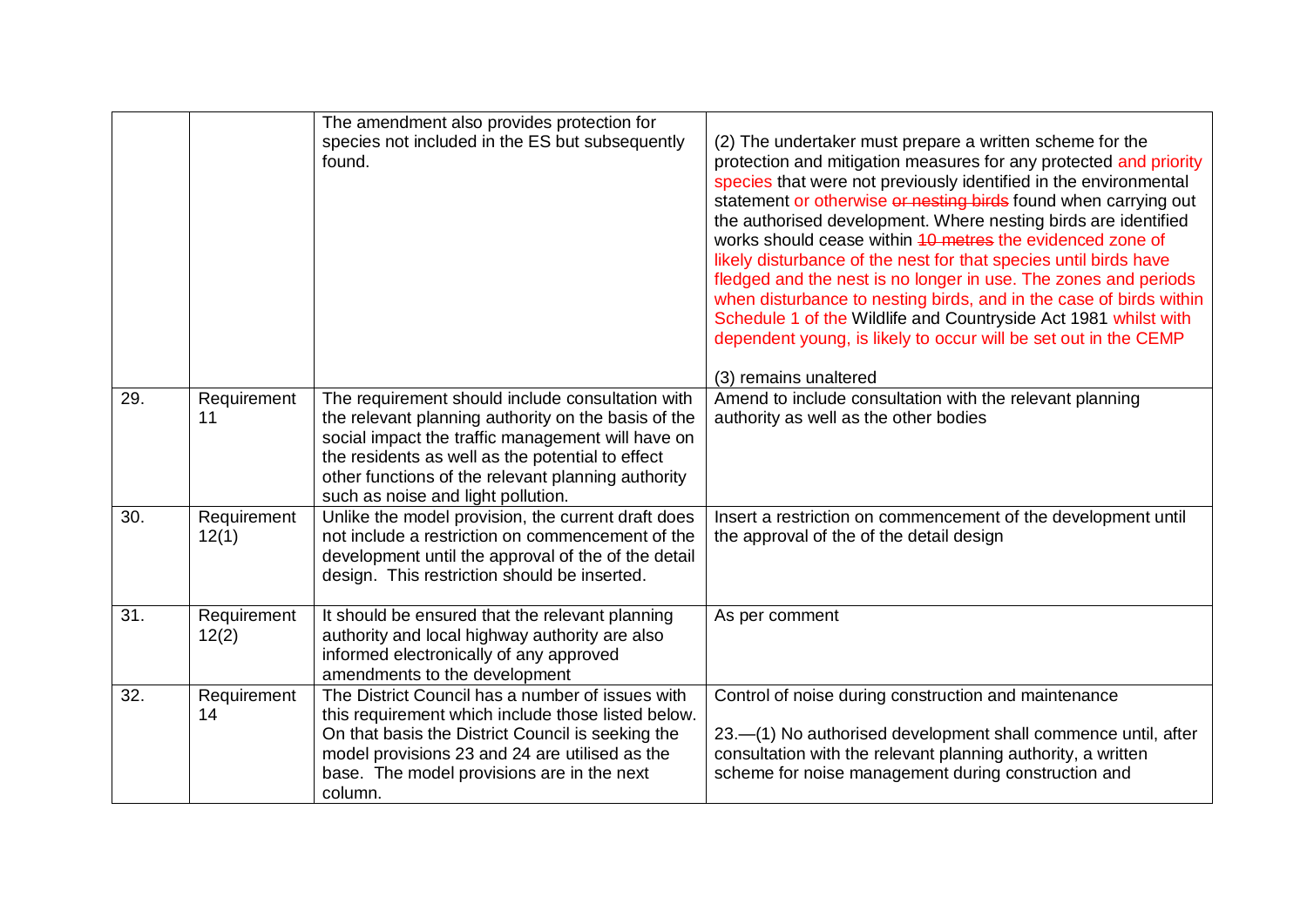| part" should be deleted as the development is not<br>15<br>phased.                                |     |             | The reference to "use and operation" of<br>the site should be clarified. It is not clear if<br>this refers to the control of noise during<br>construction phase and during the<br>operational phase<br>The requirement does not include a<br>provision for the approved scheme to be<br>implemented before construction.<br>It should be clarified that the approved<br>mitigation scheme the operational phase<br>of the development will be maintained for<br>the duration of the use of the authorised<br>development. | maintenance has been submitted to and approved by the<br>Commission.<br>(2) The scheme shall set out the particulars of-<br>(a) the works, and the method by which they are to be carried<br>out;<br>(b) the noise attenuation measures to be taken to minimise<br>noise resulting from the works, including any noise limits; and<br>(c) a scheme for monitoring the noise during the works to ensure<br>compliance with the noise<br>limits and the effectiveness of the attenuation measures.<br>(3) The approved noise management scheme must be<br>implemented before and maintained during construction and<br>maintenance of the authorised development.<br>(4) The construction and maintenance works must be<br>undertaken in accordance with the approved noise management<br>scheme.<br>Control of noise during operational phase<br>25.-(1) No authorised development shall commence operation<br>until, after consultation with the<br>relevant planning authority, a written scheme for noise<br>management including monitoring and<br>attenuation for the use of the authorised project has been<br>submitted to and approved by the<br>Commission.<br>(2) The noise management scheme must be implemented as<br>approved and maintained for the<br>duration of use of the authorised project. |
|---------------------------------------------------------------------------------------------------|-----|-------------|---------------------------------------------------------------------------------------------------------------------------------------------------------------------------------------------------------------------------------------------------------------------------------------------------------------------------------------------------------------------------------------------------------------------------------------------------------------------------------------------------------------------------|----------------------------------------------------------------------------------------------------------------------------------------------------------------------------------------------------------------------------------------------------------------------------------------------------------------------------------------------------------------------------------------------------------------------------------------------------------------------------------------------------------------------------------------------------------------------------------------------------------------------------------------------------------------------------------------------------------------------------------------------------------------------------------------------------------------------------------------------------------------------------------------------------------------------------------------------------------------------------------------------------------------------------------------------------------------------------------------------------------------------------------------------------------------------------------------------------------------------------------------------------------------------------------------------------------------|
| The requirement currently lacks the provision for<br>implementation of the approved scheme before | 33. | Requirement | Requirement 15(1) The wording in line 2 "for that                                                                                                                                                                                                                                                                                                                                                                                                                                                                         | As per comment                                                                                                                                                                                                                                                                                                                                                                                                                                                                                                                                                                                                                                                                                                                                                                                                                                                                                                                                                                                                                                                                                                                                                                                                                                                                                                 |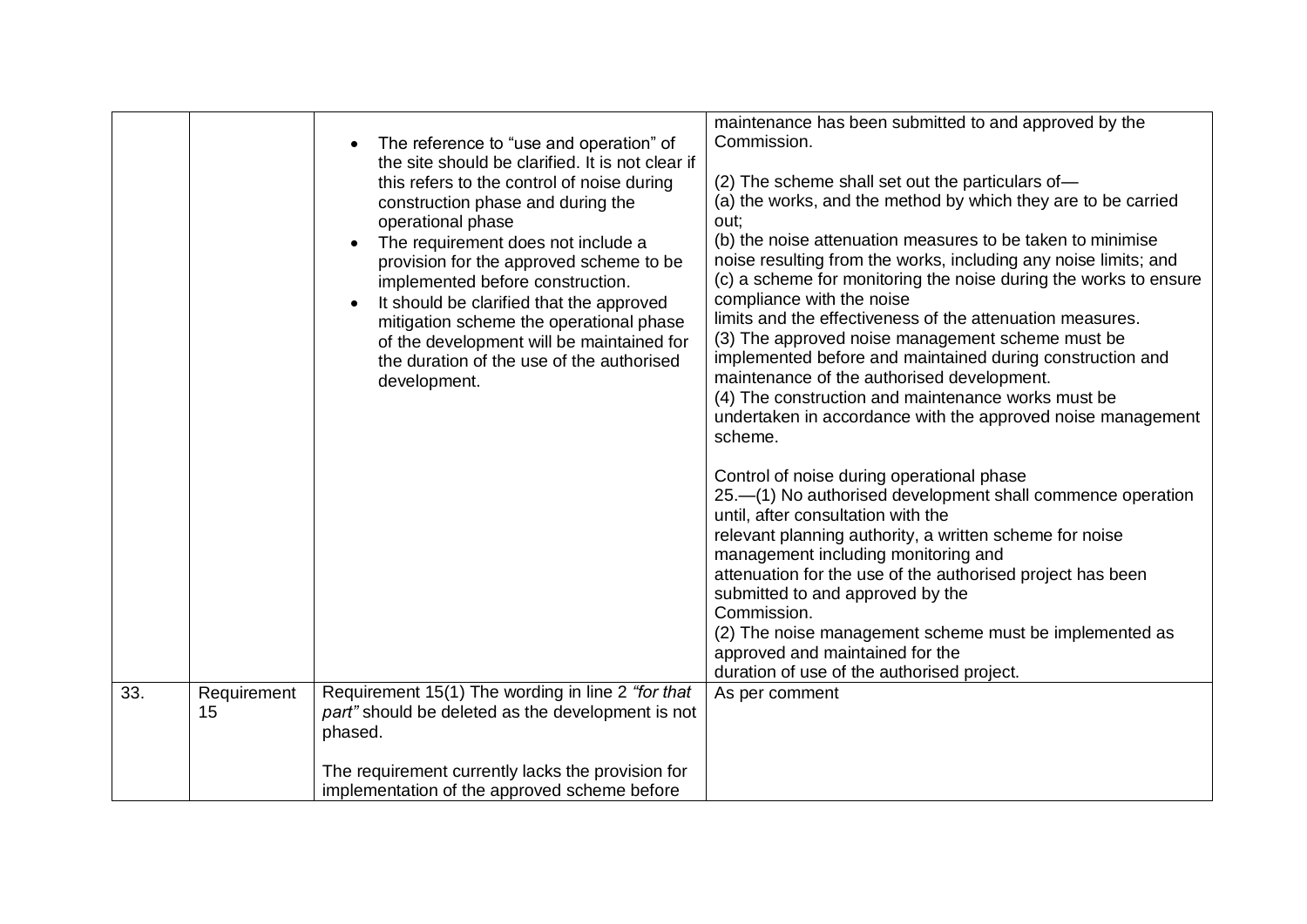| 34. | Requirement<br>16         | and maintenance during the operation of and for<br>the duration of the use of the authorised<br>development. This should be inserted following<br>the wording of model provision 27(2)<br>The words "or agreed" should be removed from<br>the last line as superfluous                                                                                                                                                                                                              | As per comment                                                                                                                                                                                                                                                                                                                                                                                                                                                                                                                                                                                                                                         |
|-----|---------------------------|-------------------------------------------------------------------------------------------------------------------------------------------------------------------------------------------------------------------------------------------------------------------------------------------------------------------------------------------------------------------------------------------------------------------------------------------------------------------------------------|--------------------------------------------------------------------------------------------------------------------------------------------------------------------------------------------------------------------------------------------------------------------------------------------------------------------------------------------------------------------------------------------------------------------------------------------------------------------------------------------------------------------------------------------------------------------------------------------------------------------------------------------------------|
| 35. | <b>New</b><br>Requirement | The Council requires a new requirement for the<br>preparation and implementation of a conservation<br>management plan for the RPG approved by<br>Secretary of State in consultation with the<br>relevant planning authority.                                                                                                                                                                                                                                                        | As per comment                                                                                                                                                                                                                                                                                                                                                                                                                                                                                                                                                                                                                                         |
| 36. | <b>New</b><br>Requirement | An Air Quality Management Plan. There are two<br>areas of concern to the Council, West Camel and<br>Sparkford High Street where it is predicted the<br>scheme will result in significantly increased traffic<br>movements which may have an adverse effect on<br>air quality.<br>The undertaker should carry out further<br>investigation to ensure these areas will not<br>exceed air quality limits and to determine whether<br>appropriate mitigation measures<br>are necessary. | A requirement for an Air Quality Management Plan should be<br>inserted. It could use model provisions for environmental<br>protection issues as its base (SI requirements 27-30)<br>The relevant planning authority should be consulted on the plan<br>to be approved by the SoS<br>The requirement should secure the implementation of the<br>scheme prior to the commencement of the development and in<br>accordance with the timetable agreed as part of that<br>management plan.<br>The requirement should include a list of issues to be secured in<br>the Air Quality Management Plan such as further assessments<br>and appropriate mitigation |
| 37. | Requirement<br>3(f)       | The list should include the Air Quality<br>Management Plan                                                                                                                                                                                                                                                                                                                                                                                                                          | Update the list to refer to the Air Quality Management Plan                                                                                                                                                                                                                                                                                                                                                                                                                                                                                                                                                                                            |
| 38. | <b>New</b><br>Requirement | In accordance with the issue raised in the LiR<br>referenced BH2, the District Council is seeking<br>the inclusion of a new requirement to protect the<br>W Sparrow Road Gullies as set out in the next<br>column                                                                                                                                                                                                                                                                   | Insert<br>"Prior to the removal of the W Sparrow Ltd gully grates and<br>frames located at Camel Cross a scheme for their removal and<br>offer for accessioning to the museum collections of the South<br>West Heritage Trust or other appropriate local museum shall be<br>submitted to and approved in writing by the Local Planning                                                                                                                                                                                                                                                                                                                 |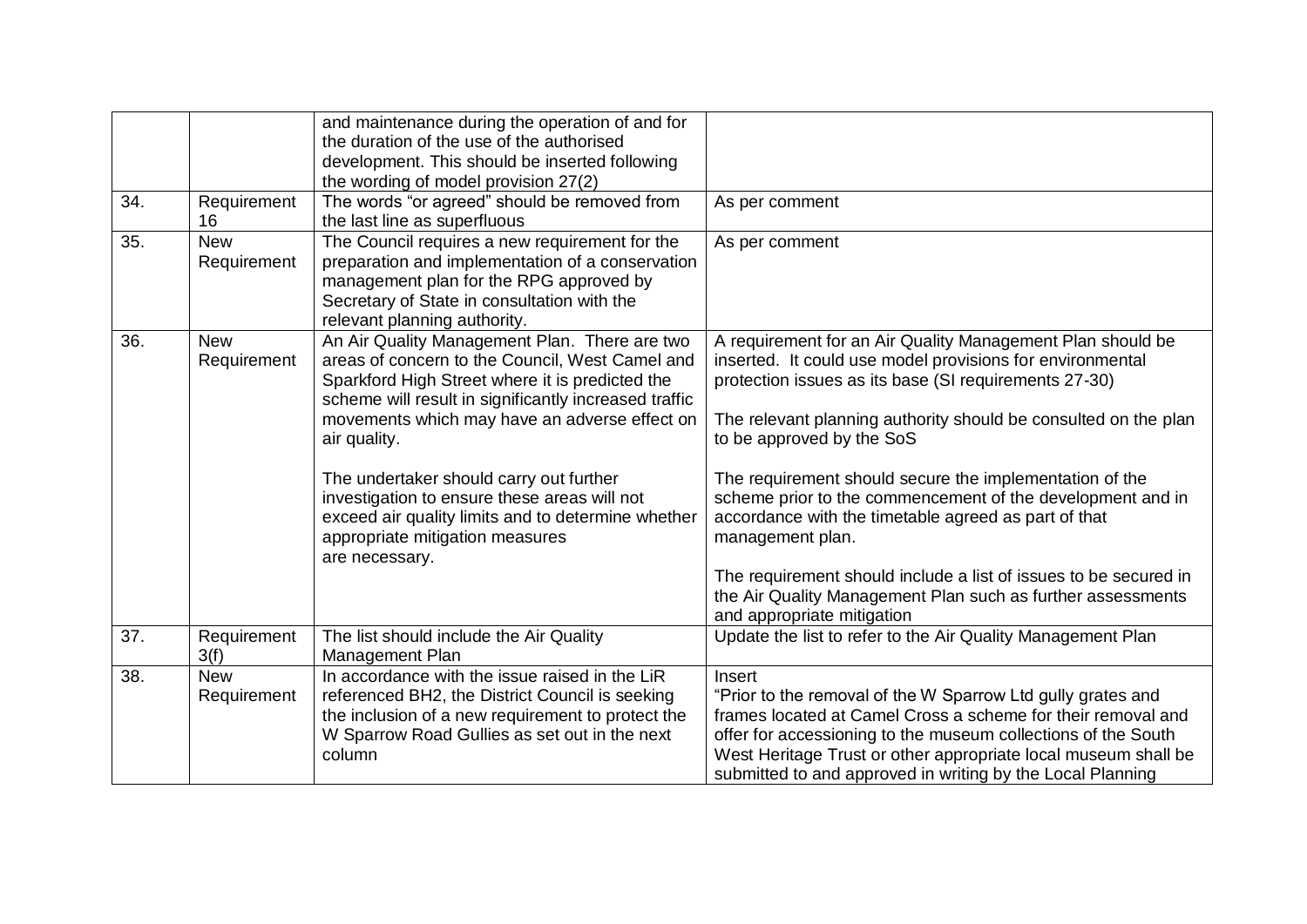|     |                    |                                                                                                                                                                                                                                                                                                                                                                                                                                                                                                                                                                                                                                                                                                                                                                                                                                                                     | Authority. The removal and accession shall take place in<br>accordance with the approved plan." |
|-----|--------------------|---------------------------------------------------------------------------------------------------------------------------------------------------------------------------------------------------------------------------------------------------------------------------------------------------------------------------------------------------------------------------------------------------------------------------------------------------------------------------------------------------------------------------------------------------------------------------------------------------------------------------------------------------------------------------------------------------------------------------------------------------------------------------------------------------------------------------------------------------------------------|-------------------------------------------------------------------------------------------------|
| 39. | New<br>Requirement | The CEMP should include the measures of<br>mitigation and or compensation within the<br>construction period only.<br>The purpose of the LEMP is different in that it<br>sets out how the site would be managed post<br>development and ecological features including<br>enhancements, such as provision of bat boxes,<br>and should include monitoring.<br>On that basis the reference to LEMP should be<br>removed from Requirement 3(f) and have its own<br>standalone requirement along the usual lines<br>including consultation with the relevant planning<br>authority prior to approval of the LEMP by the<br>SoS, implementation of the LEMP prior to the<br>commencement of the development and in<br>accordance with the timetable within the<br>approved document. The requirement should<br>also include a list of issues to be secured in the<br>LEMP. | As per comment                                                                                  |

The LiR identified areas where it was unclear at this point in the process whether mitigation would be necessary either through the DCO or a section 106 agreement. These issues remain outstanding and therefore further amendments to the DCO or provisions within a section 106 agreement may be sought in addition to those matters outlined above (or as a result of new information that comes forward as part of the examination process).